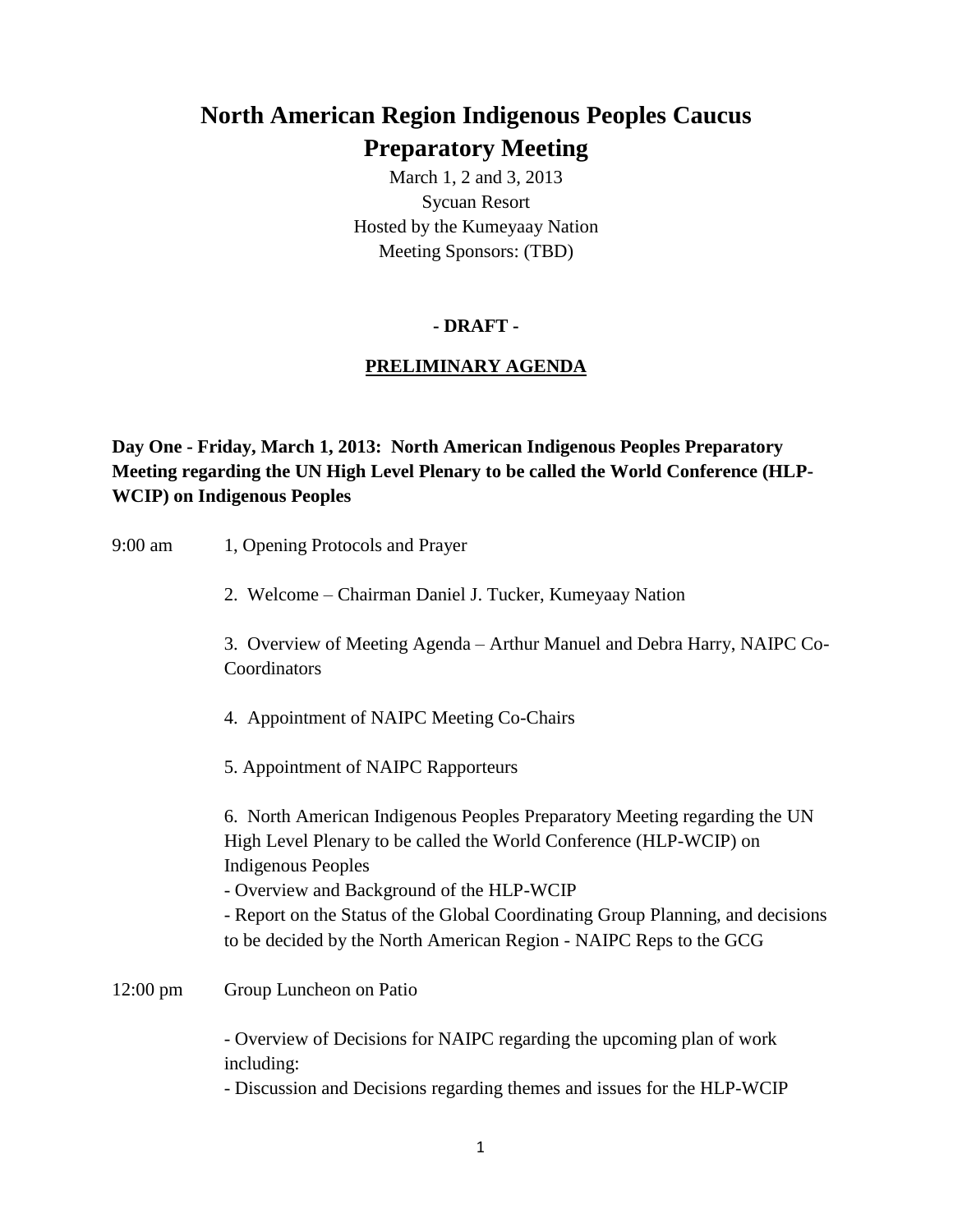- Discussion and Decisions regarding designation of North American representatives to the Alta Global Indigenous Peoples Preparatory Meeting -Discussion and Decisions regarding the designation of members to the drafting team for the Global Indigenous Peoples Preparatory Meeting outcome document -Discussion and Decisions regarding the representatives to the Global Coordinating Committee -Decisions and Decisions regarding the development of the HLP-WCIP Outcome Document - Discussion and Decisions regarding designation of North American representatives to the HLP-WCIP -Other items.

7. Draft and Review North American Indigenous Peoples Preparatory Meeting Report/Statement Regarding the High Level Plenary to be called the World Conference on Indigenous Peoples (Note: the North American Preparatory Meeting Report/Statement may be finalized and approved at end of NAIPC meeting, if more time needed.)

## 6:00 pm Close of Meeting

Group Dinner for Meeting Participants

### **Day Two - Saturday, March 2, 2013: UN Permanent Forum on Indigenous Issues**

| $9:00 \text{ am}$  | 8. Opening Prayer                                                                                                                                          |
|--------------------|------------------------------------------------------------------------------------------------------------------------------------------------------------|
|                    | 9. Overview of the $12th$ Session of the UNPFII Mandate, Agenda and Key Issues<br>to be Addressed – Chief Edward John, North American Expert to the UNPFII |
|                    | 10. Overview of procedural and logistical information for $12th$ Session of UNPFII<br>- Sonia Smallacombe, UNPFII Secretariat                              |
|                    | 11. Agenda Item 3. Follow-up on the recommendations of the Permanent Forum:<br>(a) Health<br>(b) Education<br>(c) Culture                                  |
| $12:00 \text{ pm}$ | Group Luncheon on Patio                                                                                                                                    |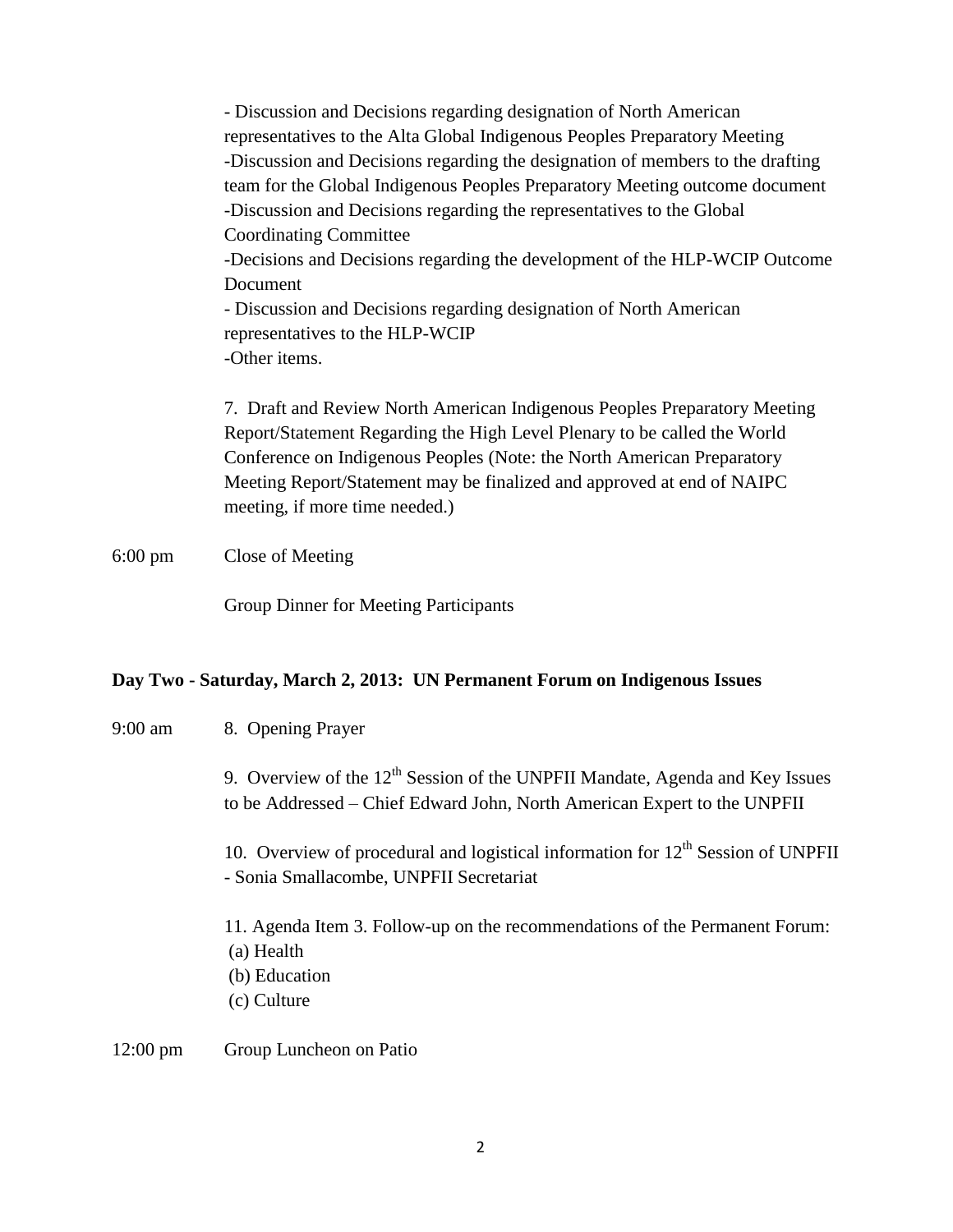|                   | 12. Agenda Item 5. Comprehensive dialogue with United Nations agencies and<br>funds: Financial Institutions.                                                                                                                                                                                      |
|-------------------|---------------------------------------------------------------------------------------------------------------------------------------------------------------------------------------------------------------------------------------------------------------------------------------------------|
|                   | 13. Agenda Item 6. Discussion and Recommendations Regarding the UN High<br>Level Plenary to be called the World Conference on Indigenous Peoples.                                                                                                                                                 |
|                   | 14. Agenda Item 7. Human rights:<br>(a) Implementation of the United Nations Declaration on the Rights of<br>Indigenous Peoples;<br>(b) Dialogue with the Special Rapporteur on the rights of indigenous<br>peoples and the Chair of the Expert Mechanism on the Rights of<br>Indigenous Peoples. |
|                   | 15. Agenda Item 8. Future work of the Permanent Forum, including issues of the<br>Economic and Social Council and emerging issues.                                                                                                                                                                |
| $6:00 \text{ pm}$ | Close of Meeting for the Day                                                                                                                                                                                                                                                                      |
| Evening           | <b>Group Dinner for Meeting Participants</b>                                                                                                                                                                                                                                                      |

### **Day Three - Sunday March 3, 2013: Other UN-Related Work**

9:00 am 16. Opening Prayer

17. Reports and Recommendations Re: On-Going and New Developments in other UN Fora

UN Office of the High Commissioner Human Rights

- o Expert Mechanism on the Rights of Indigenous Peoples
- o Special Rapporteur on the Rights of Indigenous Peoples
- o Universal Periodic Review
- o Committee on the Elimination of Racial Discrimination
- o Others
- World Intellectual Property Organization Intergovernmental Committee on Genetic Resources, Traditional Knowledge, and Traditional Cultural Expressions
- UN Framework Convention on Climate Change
- Convention on Biological Diversity
- $\triangleright$  Others

12:00 pm Group Luncheon on Patio